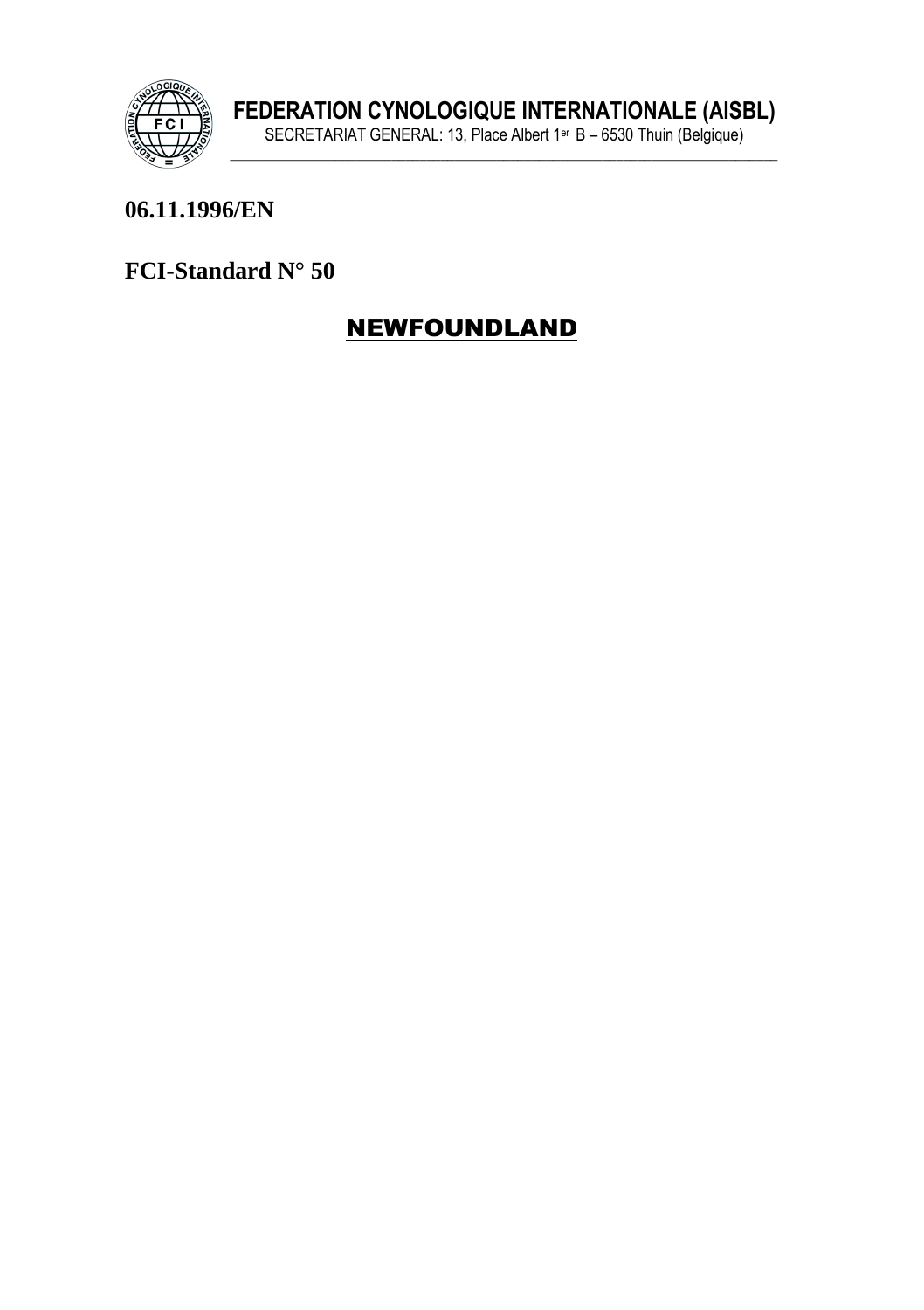## **PATRONAGE:** FCI.

### **DATE OF PUBLICATION OF THE OFFICIAL VALID STANDARD**: 29.10.1996

**UTILIZATION**: Sledge dog for heavy loads, water dog.

**FCI-CLASSIFICATION**: Group 2 Pinscher and Schnauzer-Molossoid breeds-Swiss Mountain and Cattle Dogs. Section 2.2 Molossoid breeds. Mountain type. Without working trial.

**SHORT HISTORICAL SUMMARY**: The breed originated in the island of Newfoundland from indigenous dogs and the big black bear dog introduced by the Vikings after the year 1100. With the advent of European fishermen a variety of new breeds helped to shape and reinvigorate the breed, but the essential characteristics remained. When the colonization of the island began in 1610, the Newfoundland Dog was already largely in possession of his proper morphology and natural behaviour. These features allowed him to withstand the rigours of the extreme climate and sea's adversity while pulling heavy loads on land or serving as water and lifeguard dog.

**GENERAL APPEARANCE**: The Newfoundland is massive, with powerful body, well muscled and well coordinated in his movements.

**IMPORTANT PROPORTIONS**: The length of the body from the point of shoulders to the point of buttock is greater than the height at the withers. The body is compact.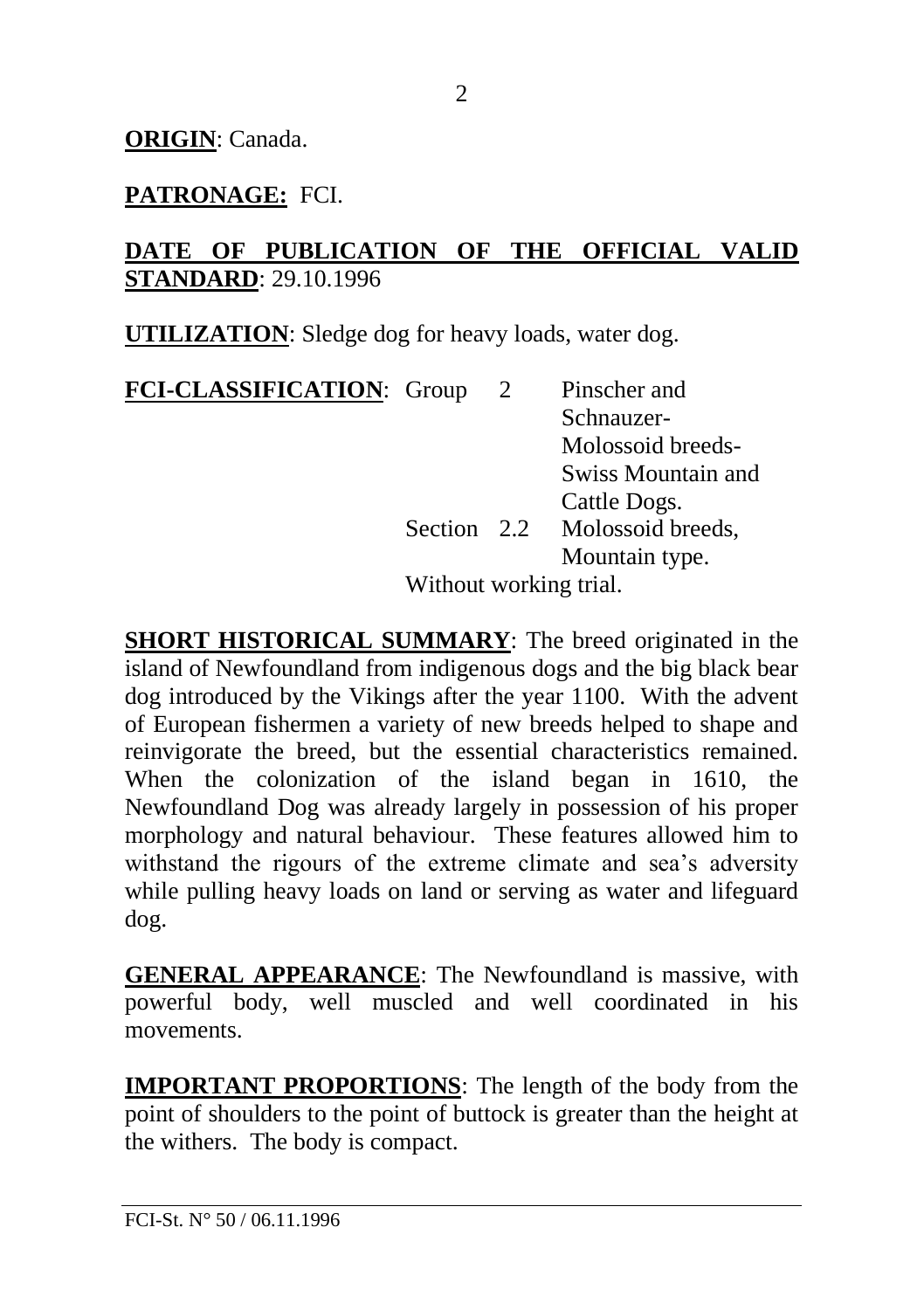The body of the bitch may be slightly longer and is less massive than that of the dog. The distance from the withers to the underside of the chest is slightly greater than the distance from the underside of the chest to the ground.

**BEHAVIOUR AND TEMPERAMENT**: The Newfoundland's expression reflects benevolence and softness. Dignified, joyful and creative, he is known for his sterling gentleness and serenity.

**HEAD**: Massive. The head of the bitch follows the same general conformation as the male's one, but is less massive.

#### CRANIAL REGION:

Skull: Broad, with slightly arched crown and strongly developed occipital bone.

Stop: Evident, but never abrupt.

#### FACIAL REGION:

Nose: Large, well pigmented, nostrils well developed. Colour: Black on black and white and black dogs, brown on brown dogs.

Muzzle: Definitely square, deep and moderately short, covered with short, fine hair and free from wrinkles. The corners of the mouth are evident, but not excessively pronounced.

Flews: Soft.

Jaws/Teeth: Scissors or level bite.

**EYES**: Relatively small, moderately deep set; they are wide apart and show no haw. Colour: Dark brown in black and white and black dogs, lighter shades permitted in brown dogs.

**EARS**: Relatively small, triangular with rounded tips, well set back on the side of the head and close lying. When the ear of the adult dog is brought forward, it reaches to the inner corner of the eye on the same side.

**NECK**: Strong, muscular, well set in the shoulders, long enough to permit dignified head carriage. The neck should not show excessive dewlap.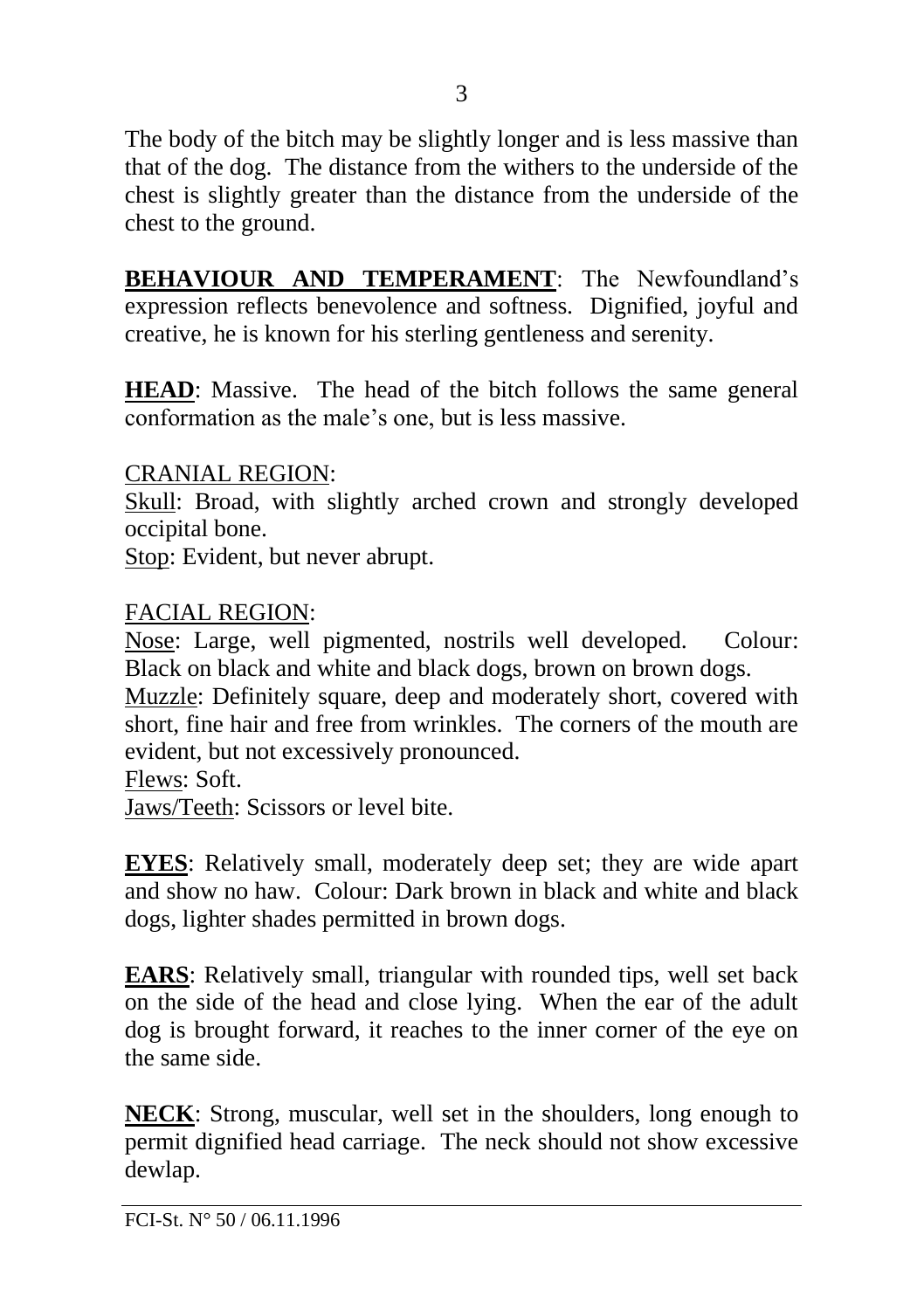**BODY**: Bone structure is massive throughout. Viewed from the side, the body is deep and vigorous.

Top line: Level and firm from the withers to the croup.

Back: Broad.

Loin: Strong and well-muscled.

Croup: Broad, sloping at an angle of about 30°.

Chest: Broad, full and deep, with good spread of ribs.

Abdomen and underline: Almost level and never tucked up.

## **LIMBS**:

#### FOREQUARTERS:

General appearance: The forelegs are straight and parallel also when the dog is walking or slowly trotting.

Shoulders: Very well muscled and well laid back.

Elbows: Close to the chest.

Pasterns: Slightly sloping.

Forefeet: Large and proportionate to the body, well rounded and tight, with firm and compact toes. Webbing of toes is present.

#### HINDQUARTERS:

General appearance: Because driving power for pulling loads, swimming, or covering ground efficiently is largely dependent upon the hindquarters, the rear structure of the Newfoundland is of prime importance. The pelvis has to be strong, broad and long.

Upper thighs: Wide and muscular.

Stifle: Well bent, but not so as to give a crouching appearance.

Lower thighs: Strong and fairly long.

Hocks: Relatively short, well let down and well apart, parallel to each other; they turn neither in nor out.

Hindfeet: Firm and tight. Dewclaws, if present, should have been removed

**TAIL**: The tail acts as a rudder when the Newfoundland is swimming; therefore, it is strong and broad at the base. When the dog is standing, the tail hangs down with, possibly, a little curve at the tip, reaching to or slightly below the hocks.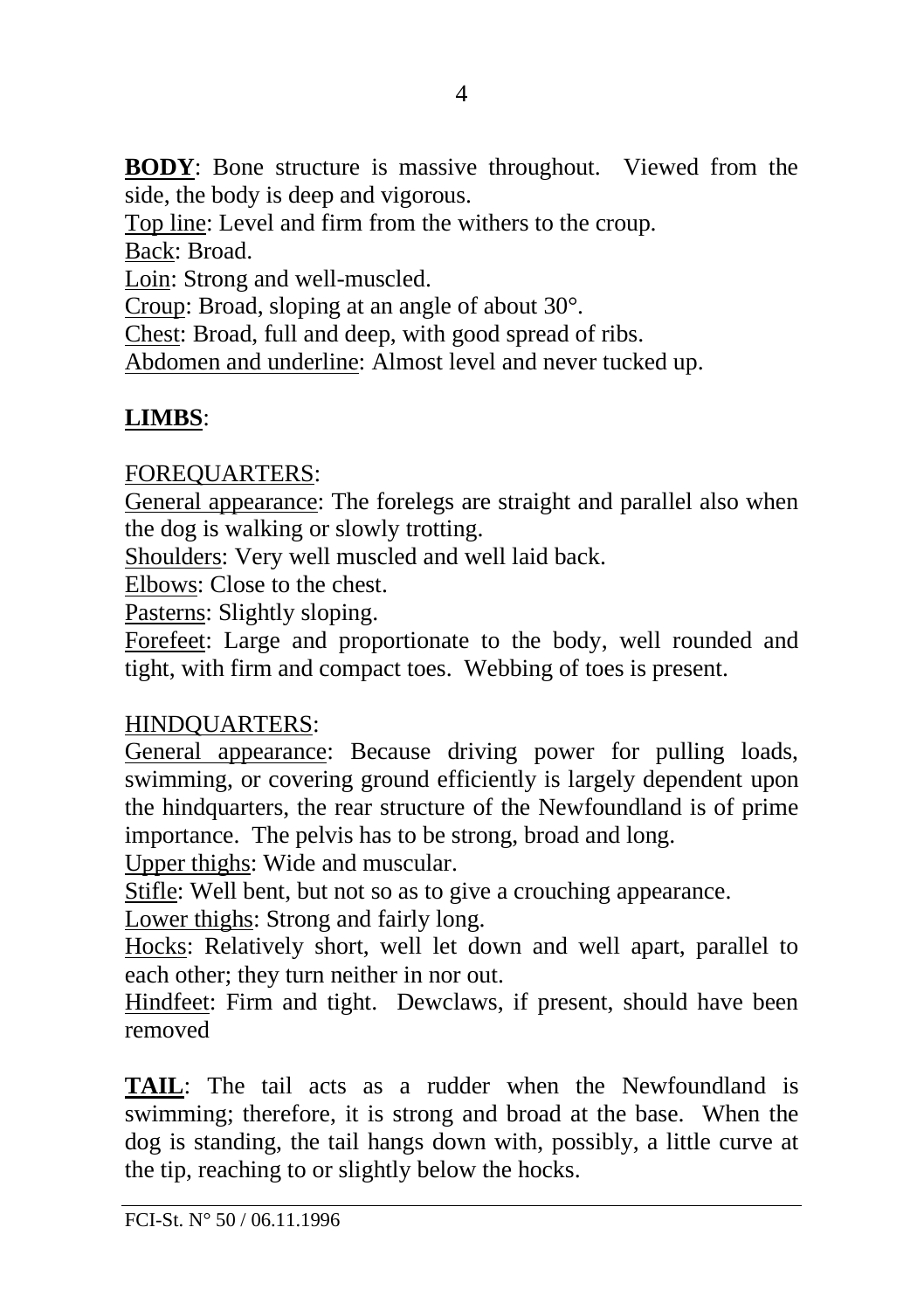When the dog is in motion or excited, the tail is carried straight out with slight upward curve, but never curled over the back nor curved inward between the legs.

**GAIT/MOVEMENT**: The Newfoundland moves with good reach of the forelegs and strong drive of the hindquarters, giving the impression of effortless power. A slight roll of the back is natural. As the speed increases, the dog tends to single track with the topline remaining level.

### **COAT**

Hair: The Newfoundland has a water resistent double coat. The outer coat is moderately long and straight with no curl. A slight wave is permissible. The undercoat is soft and dense, denser in winter than in summer, but always found to some extent on the croup and chest. The hair on the head, muzzle and ears is short and fine. The front and rear legs are feathered. The tail is completely covered with long, dense hair, but does not form a flag. Trimming and scissoring are not encouraged.

Colour: Black, white and black and brown.

- Black: The traditional colour is black. The colour has to be even as much as possible, but a slight tinge of sunburn is permissible. White markings on chest, toes and/or tip of tail are permissible.
- White and black: This variety is of historical significance for the breed. The preferred pattern of markings is black head with, preferably, a white blaze extending onto the muzzle, black saddle with even markings and black croup and upper tail. The remaining parts are to be white and can show a minimum of ticking.
- Brown: The brown colour goes from chocolate to bronze. White markings on chest, toes and/or tip of tail are permissible. White and black dogs and brown dogs are to be shown in the same class as blacks.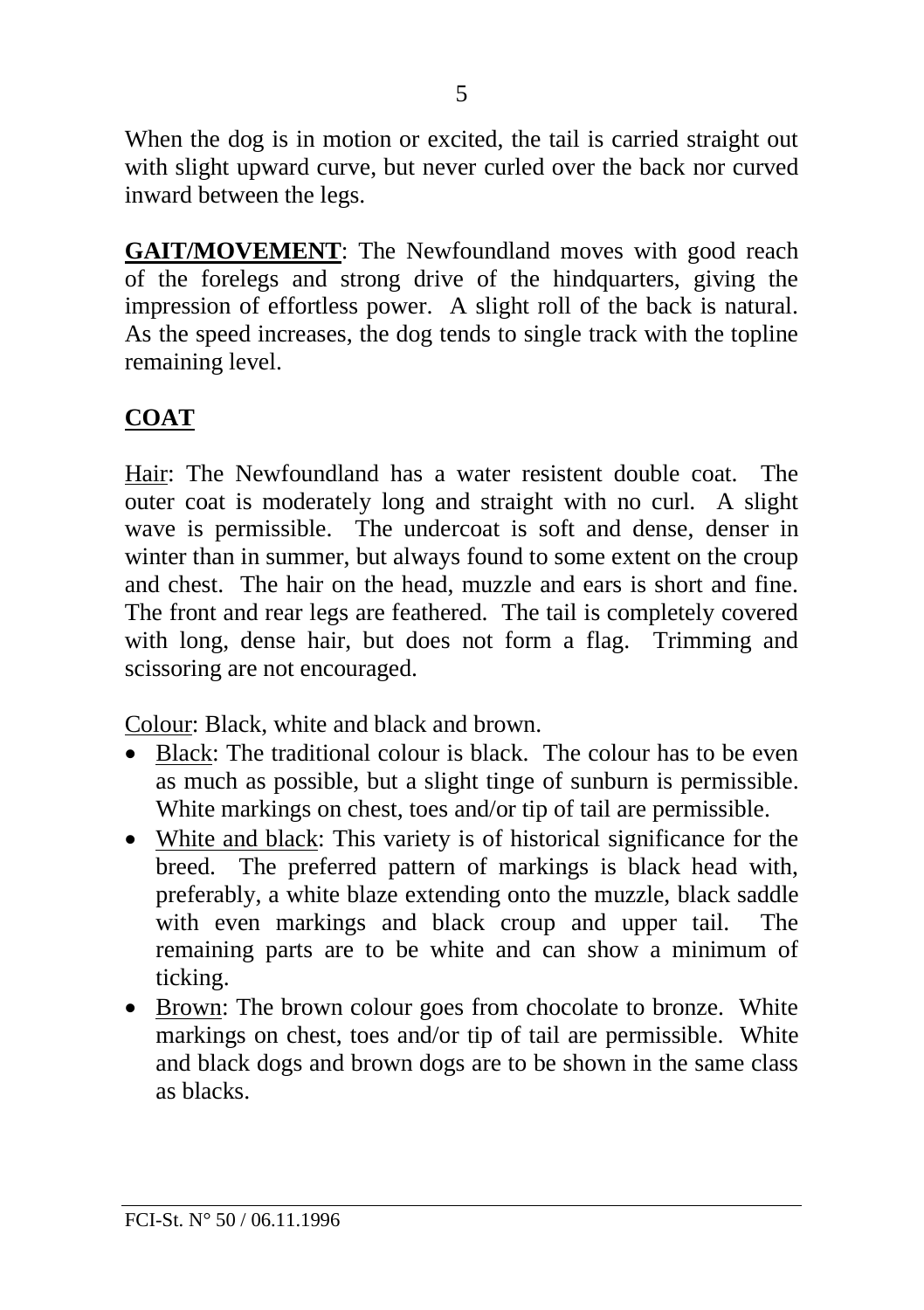### **SIZE AND WEIGHT:** The average height at the withers is :

For adult males 71cm (28 inches),

for adult bitches 66cm (26 inches).

The average weight is approximately 68kg for males,

approximately 54kg for bitches.

Large size is desirable, but is not to be favoured over symmetry, general soundness, power of the structure and correct gait.

**FAULTS**: Any departure from the foregoing points should be considered a fault and the seriousness with which the fault should be regarded should be in exact proportion to its degree and its effect upon the health and welfare of the dog.

- General appearance: Legginess, lack of substance.
- General bone structure: Sluggish appearance, fine bone.
- Character: Aggressiveness, shyness.
- Head: Narrow.
- Muzzle: Snipey or long.
- Flews: Pronounced
- Eyes: Round, protruding, yellow eyes, showing pronounced haw.
- Back: Roached, slack or swaved back.
- Tail: Short, long, kink tail, curled tip.
- Forequarters: Down in pastern, splayed toes, toeing in or out, lack of webbing between toes.
- Hindquarters: Straight stifles, cowhocks, barrel legs, pigeon toes.
- Gait/Movement: Mincing, shuffling, crabbing, too close moving, weaving, crossing over in front, toeing-out or distinctly toeing-in in front, hackney action, pacing.
- Hair: Completely open coat. Lack of undercoat.

# **DISQUALIFYING FAULTS**:

- Aggressive or overly shy dogs.
- Any dog clearly showing physical or behavioural abnormalities.
- Overshot or undershot bite, wry mouth.
- Short and flat coat.
- Markings of any other colour than white on a black or brown dog.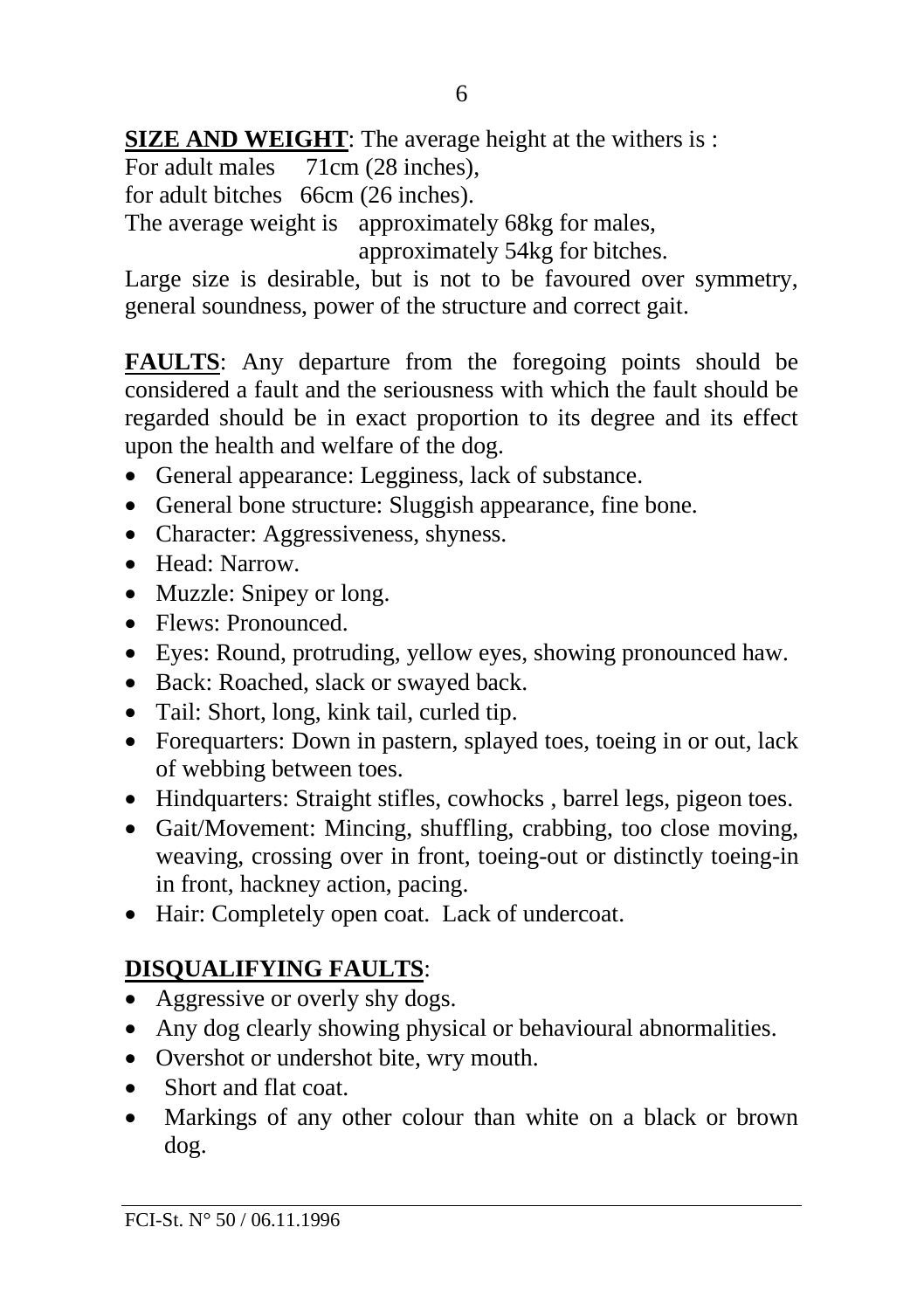• Any other colour than black or white and black or brown.

# **N.B.**:

- Male animals should have two apparently normal testicles fully descended into the scrotum.
- Only functionally and clinically healthy dogs, with breed typical conformation should be used for breeding.